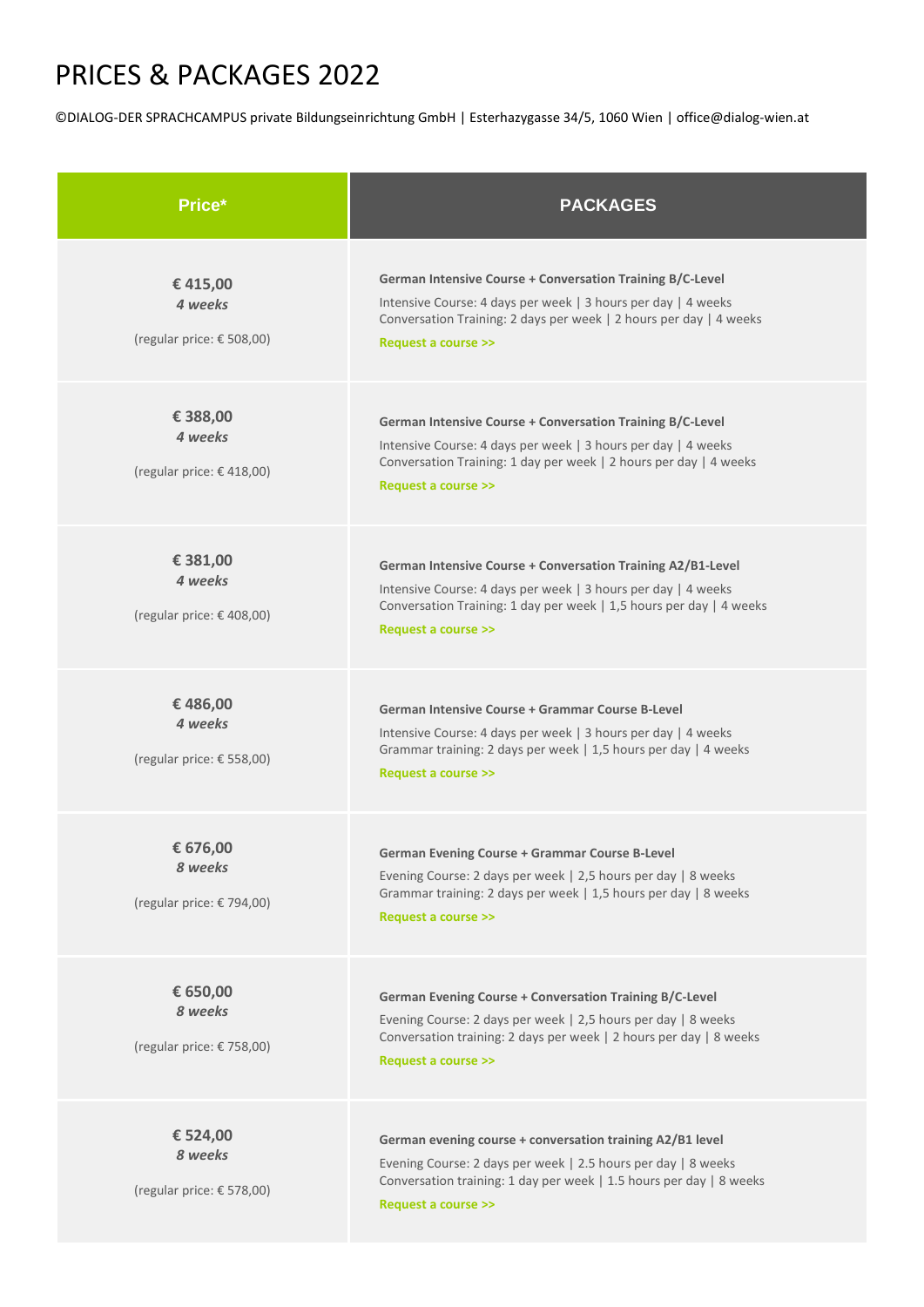©DIALOG-DER SPRACHCAMPUS private Bildungseinrichtung GmbH | Esterhazygasse 34/5, 1060 Wien | office@dialog-wien.at

| Price*                                                    | <b>PACKAGES</b>                                                                                                                                                                                                            |
|-----------------------------------------------------------|----------------------------------------------------------------------------------------------------------------------------------------------------------------------------------------------------------------------------|
| € 646,00<br>8 weeks<br>(regular price: € 754,00)          | Conversation Training B/C-Level + Grammar Active B-Level<br>Conversation training: 2 days per week   2 hours per day   8 weeks<br>Grammar training: 2 days per week   1,5 hours per day   8 weeks<br>Request a course >>   |
| € 672,00<br>8 weeks<br>(regular price: € 790,00)          | <b>German C1 Perfection + Grammar Active B-Level</b><br>C1 Perfection: 2 days per week   1,5 hours per day   8 weeks<br>Grammar training: 2 days per week   1,5 hours per day   8 weeks<br>Request a course >>             |
| € 646,00<br>8 weeks<br>(regular price: $\epsilon$ 754,00) | <b>German C1 Perfection + Conversation Training B/C-Level</b><br>C1 Perfection: 2 days per week   1,5 hours per day   8 weeks<br>Conversation training: 2 days per week   2 hours per day   8 weeks<br>Request a course >> |
| € 672,00<br>8 weeks<br>(regular price: € 790,00)          | German C2 Active + Grammar Active B-Level<br>C2 Active: 2 days per week   1.5 hours per day   8 weeks<br>Grammar training: 2 days per week   1.5 hours per day   8 weeks<br>Request a course >>                            |

#### **Together we achieve more! DIALOG Language Training.**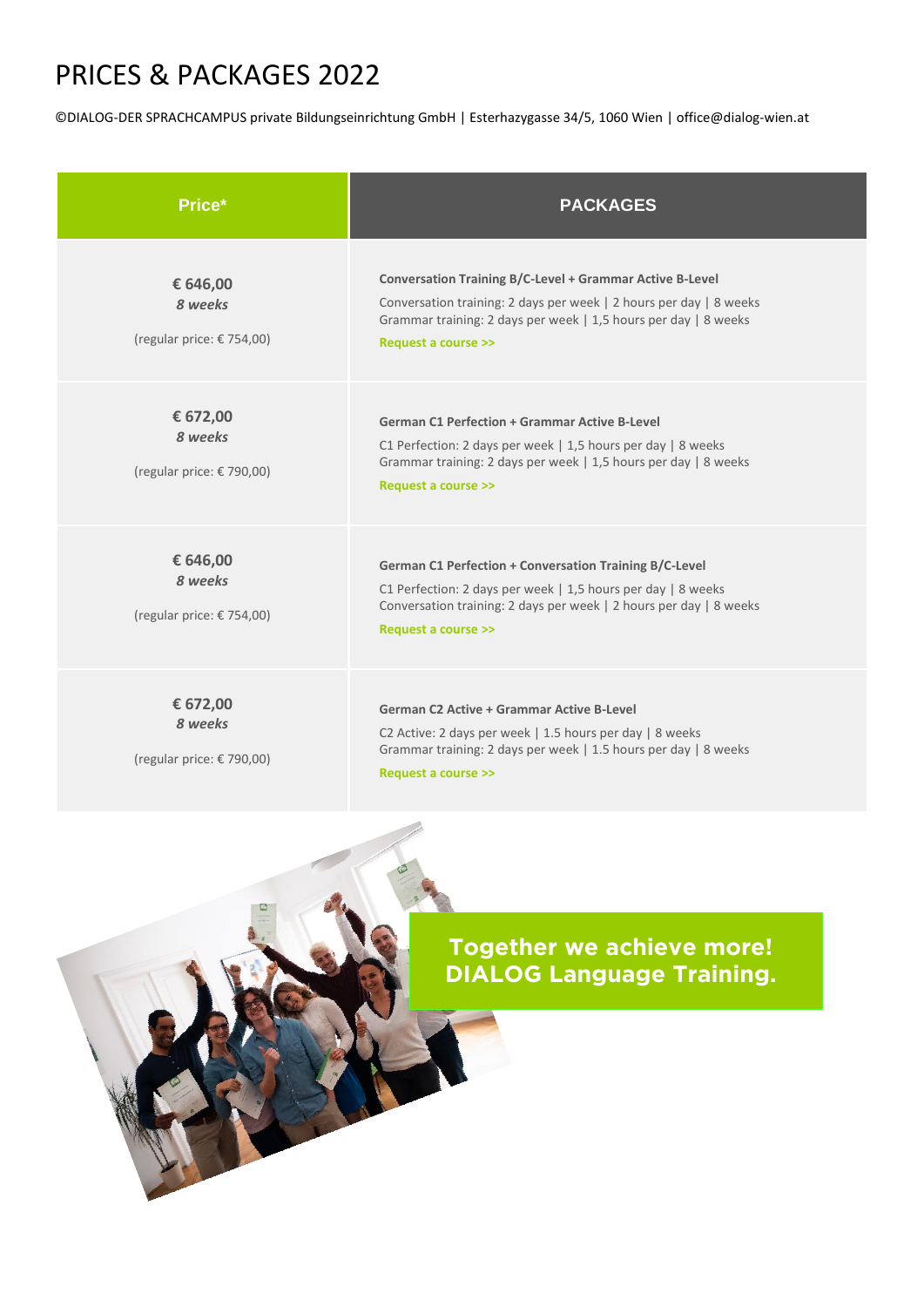©DIALOG-DER SPRACHCAMPUS private Bildungseinrichtung GmbH | Esterhazygasse 34/5, 1060 Wien | office@dialog-wien.at

| Price*                                           |                                                                                                                                                                                                                            | <b>GERMAN INTENSIVE COURSE</b> |              |
|--------------------------------------------------|----------------------------------------------------------------------------------------------------------------------------------------------------------------------------------------------------------------------------|--------------------------------|--------------|
| € 289,00<br>4 weeks<br>(regular price: € 349,00) | Newcomer Package: 1 Intensive Course + 1 Dialog Workshop<br>Intensive course: 4 days per week   3 hours per day   4 weeks<br>Workshop: 1 appointment of 1,5 - 2 hours   date & topic of your choice<br>Request a course >> |                                |              |
| € 319,00<br>4 weeks                              | Intensive course: 1 level   4 days per week   3 hours per day   4 weeks<br>Request a course >>                                                                                                                             |                                |              |
|                                                  | <b>Intensive Course - Partial Level</b><br>4 days per week   3 hours per day<br>Request a course >>                                                                                                                        |                                |              |
| 3 of 4 weeks                                     | 2 of 4 weeks                                                                                                                                                                                                               |                                | 1 of 4 weeks |
| € 279,00                                         | 239,00                                                                                                                                                                                                                     |                                | 199,00       |
|                                                  | <b>GERMAN EVENING COURSE</b>                                                                                                                                                                                               |                                |              |
| Price*                                           |                                                                                                                                                                                                                            |                                |              |
| € 399,00<br>8 weeks<br>(regular price: €429,00)  | Newcomer Package: 1 Evening course + 1 Dialog Workshop<br>Evening course: 2 days per week   2,5 hours per day   8 weeks<br>Workshop: 1 appointment of 1,5 - 2 hours   date & topic of your choice<br>Request a course >>   |                                |              |
| € 399,00<br>8 weeks                              | Evening course: 2 days per week   2,5 hours per day   8 weeks<br>Request a course >>                                                                                                                                       |                                |              |
|                                                  | Evening course - partial level<br>2 days per week   2,5 hours per day<br>Request a course >>                                                                                                                               |                                |              |
| 7 of 8 weeks                                     | 6 of 8 weeks                                                                                                                                                                                                               | 5 of 8 weeks                   | 4 of 8 weeks |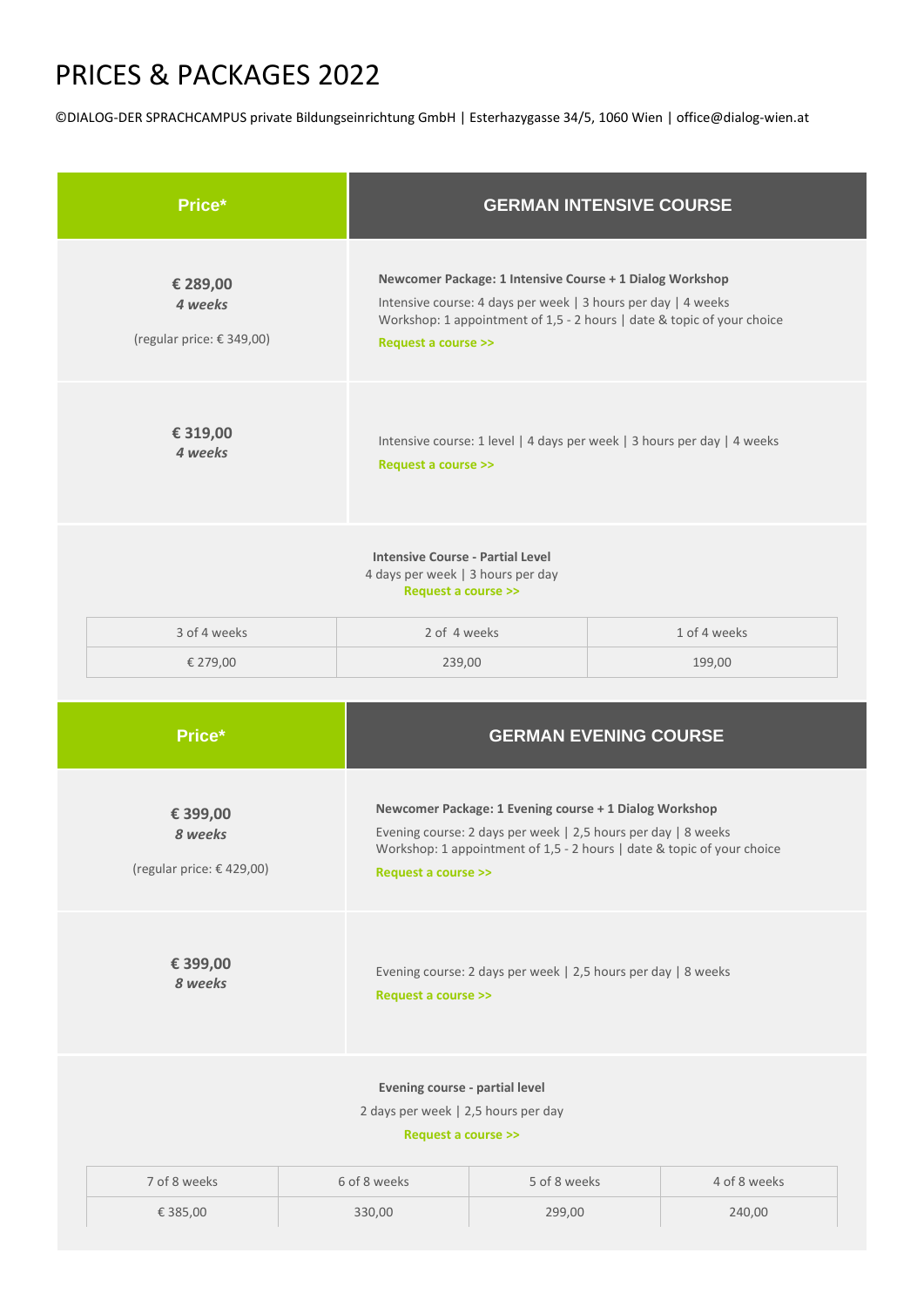©DIALOG-DER SPRACHCAMPUS private Bildungseinrichtung GmbH | Esterhazygasse 34/5, 1060 Wien | office@dialog-wien.at

| Price*              | <b>GERMAN CONVERSATION</b>                                                                                              |
|---------------------|-------------------------------------------------------------------------------------------------------------------------|
| € 359,00<br>8 weeks | <b>Conversation Training B/C-Level</b><br>16 dates   2 hours per day<br>Request a course >>                             |
| € 189,00<br>4 weeks | <b>Conversation Training B/C-Level</b><br>8 dates   2 hours per day<br>Request a course >>                              |
| €99,00<br>4 weeks   | <b>Conversation Training B/C-Level</b><br>4 dates   2 hours per day<br>Request a course >>                              |
| € 179,00<br>4 weeks | <b>Conversation training A2/B1 level</b><br>8 dates   1,5 hours per day<br>Request a course >>                          |
| € 89,00<br>4 weeks  | <b>Conversation training A2/B1 level</b><br>4 dates   1,5 hours per day<br>Request a course >>                          |
| Price*              | <b>GERMAN GRAMMAR</b>                                                                                                   |
| € 395,00<br>8 weeks | <b>German Grammar B-Level</b><br>Grammar training: 2 days per week   1,5 hours per day   8 weeks<br>Request a course >> |
| € 239,00<br>4 weeks | <b>German Grammar B-Level</b><br>Grammar training: 2 days per week   1,5 hours per day   4 weeks<br>Request a course >> |